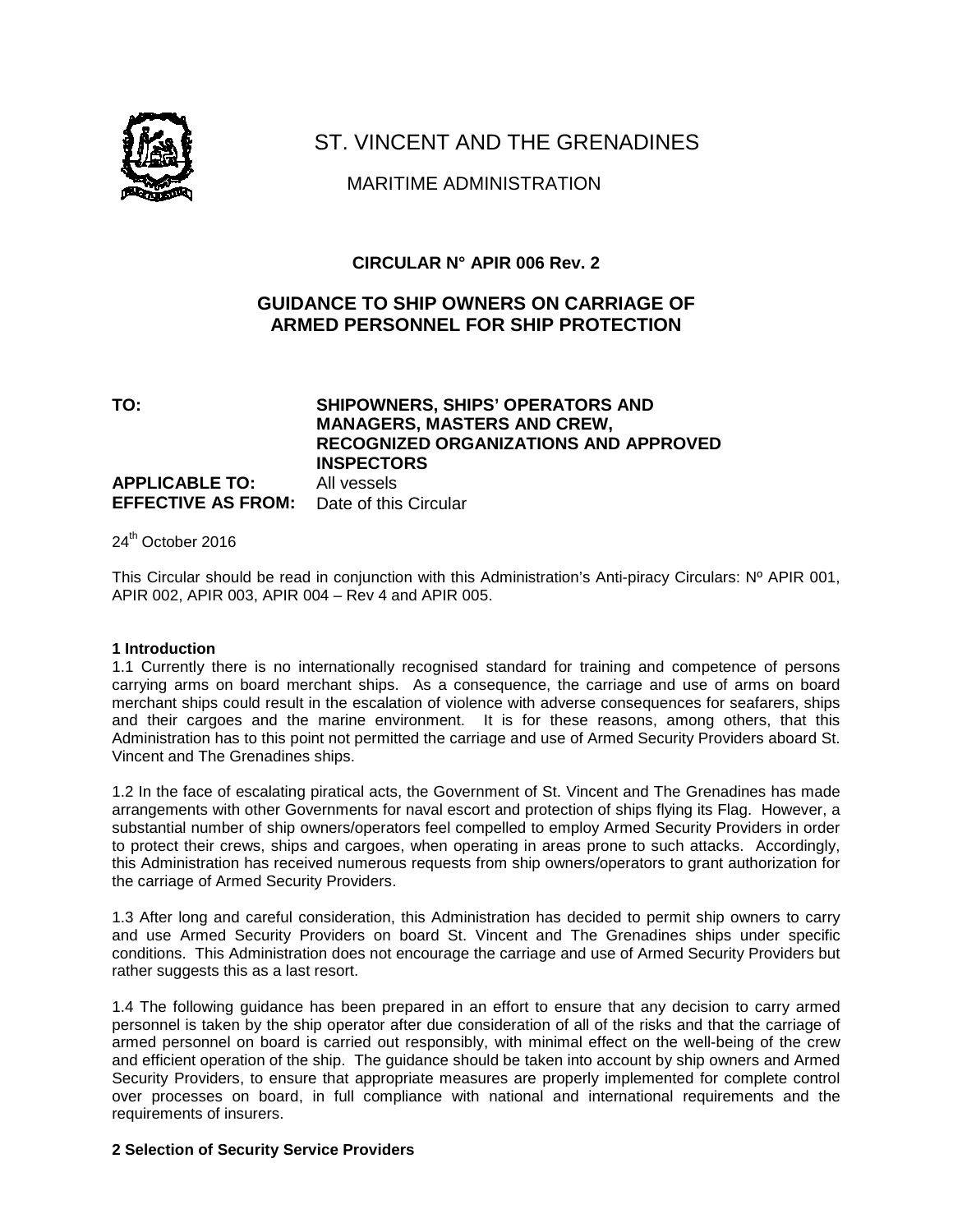2.1 The Company should be able to demonstrate that due diligence has been carried out when selecting the Security Service Provider. Security Service Providers should be selected against strict criteria, to ensure that the risks associated with the carriage and use of firearms on board are properly mitigated.

2.2 Security Companies should be licensed by their National Authorities and also have licences from local Port Authorities to bring arms onboard.

2.3 The professional standing of a company should be ascertained. Security service providers may belong to a relevant industry organization. (For example, the British Association of Private Security Companies (BAPSC), Security Association for the Maritime Industry (SAMI), International Association of Maritime Security Professionals (IAMSP). These organizations support the International Code of Conduct for Private Security Service Providers, signed in Geneva on 9<sup>th</sup> November 2010.)

2.4 Other evidence of professional standing may be verified, for example, by verification of documented transparent guidelines and procedures in accordance with an approved quality standard system. The security service provider should have clear guidelines and procedures which may include such items as control of actions in defending a ship, rules of engagement, firearms handling, maintenance in accordance with manufacturers' instructions, licensing of firearms and calibration records.

2.5 Fitness of the security operatives should be verified. Operatives should be certified as being medically fit and assessed to be psychologically fit to carry out their duties, having been subject to stringent security vetting.

2.6 Competence of security operatives should be verified. Operatives should be from a professional background involving disciplined use of firearms and have a relevant certificate of competence or similar attestation. Training for individuals in rules of engagement should be documented.

#### **3 Obligations of the ship owner**

3.1 In all cases, the industry Best Management Practices should be implemented to the greatest extent possible when entering the extended piracy zone off the Horn of Africa, as set out in MCS.1/Circ.1337, as amended or superseded. (Attention is drawn to this Administration's Circular  $N^{\circ}$  APIR 004 – Rev 4.)

3.2 The ship owner's obligations to safety and security on board remains directly with the ship owner at all times. The Master's overriding authority should be established in any contract with Security Service Providers.

3.3 Procedures should be in place and properly implemented on board concerning the carriage, control and use of firearms. The ship owner's policy on carriage of firearms is the prevailing authority and there should be documented procedures that, inter alia, cover:

- Master's notification of firearms being on board;
- Safety briefing to the person(s) carrying the firearms;
- Measures for the secure stowage of the firearms.

3.4 The Shipboard Security Plan or other relevant emergency response plan should include a clear decision tree to determine appropriate measures, when responding to a threat.

3.5 The Master should be familiar with the agreed rules of engagement and able to give authority to the security operatives for specific measures to be taken.

3.6 It is the ship owner's responsibility to ensure that carriage of firearms is acceptable to their own insurers.

3.7 Security operatives should be afforded the same protection under the ship owner's health and safety policy as for the crew. Sufficient life saving appliance (LSA) is to be provided for all persons on board. In case of any shortfall in lifeboat capacity, the carriage of a life raft in lieu is acceptable for the short duration of transit, with excess persons on board. Applications for such temporary LSA arrangements must be made via the Recognized Organization in the usual way.

3.8 It is appropriate to provide personal protective equipment for crew, particularly those remaining in exposed areas such as on the bridge.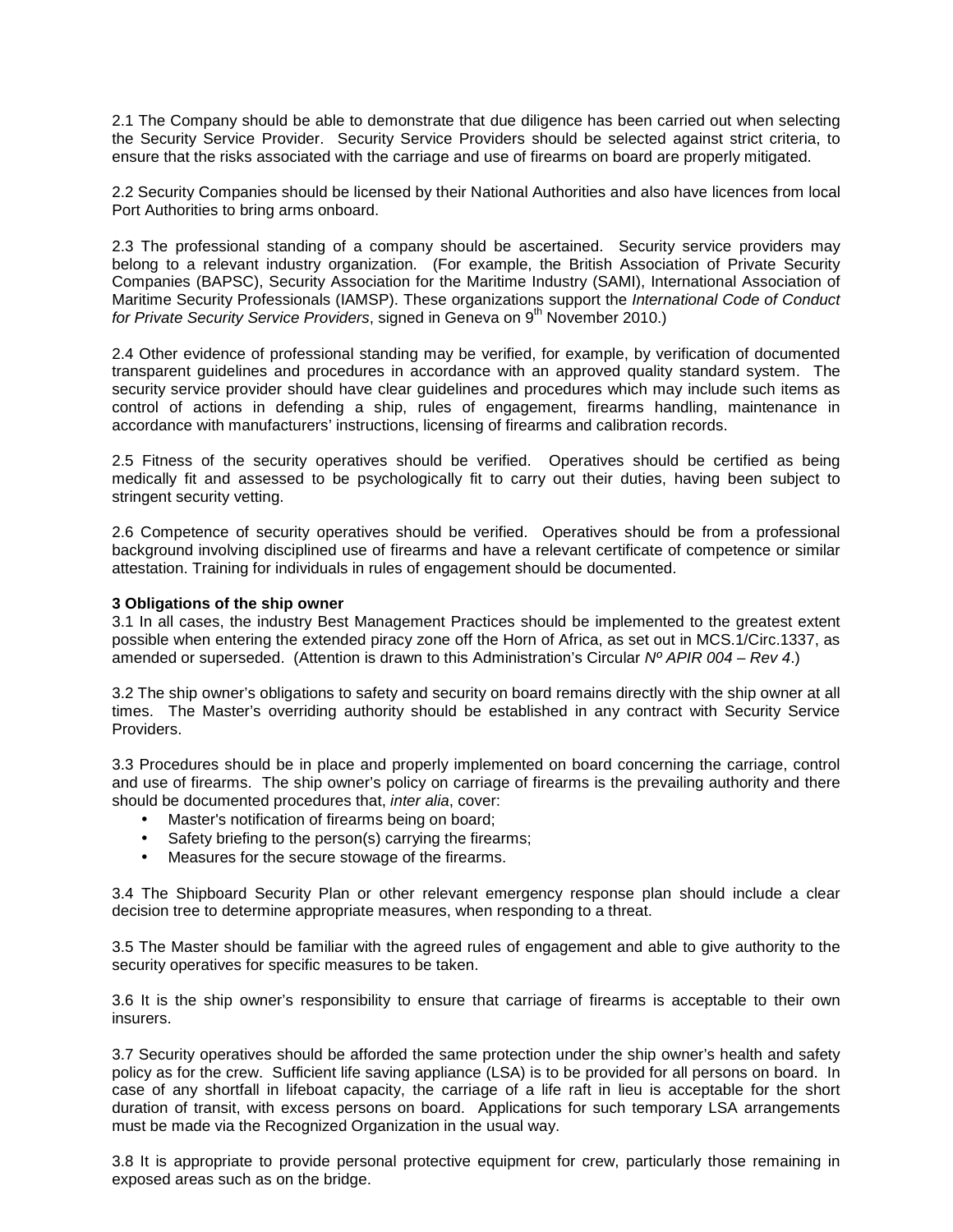3.9 Special consideration should be given to the use of firearms on vessels with dangerous cargoes, and mitigating measures put in place. Other vessel specific issues should be taken into account.

3.10 Where action has been taken which results in obvious injury of aggressors or incapacitation of their craft, assistance should be rendered, in accordance with SOLAS V/33. The Master's professional judgement should be exercised in ascertaining the necessary extent and type of assistance rendered, according to the prevailing circumstances, and must not put the crew's own safety at risk.

#### **4 Obligations of ship owner and Security Service Provider**

4.1 The Government of St. Vincent and The Grenadines will not accept liability for any matter arising from the use of private armed security personnel on board. Any liability resulting from the carriage of armed security personnel on board is the sole responsibility of the ship owner or agents contracting such services.

4.2 Where such liability is not accepted by the ship owner, the Security Service Provider and its operatives must be insured for the carriage and use of weapons on board ship, for accident, injury and damage arising from the use of firearms, and the legal liability for such claims.

4.3 Force may be used only when strictly necessary and the extent required for the performance of the duty. If force is used it should be the minimum necessary in the circumstances and should be in accordance with international law and the laws of St. Vincent and The Grenadines which give effect to the United Nations Code of Conduct for Law Enforcement Officials. Indemnity cannot be provided by the Government of St. Vincent and The Grenadines against prosecution, as a result of action taken which is not in accordance with international law and the UN Code of Conduct for Law Enforcement Officials.

4.4 Where any response to a security threat involves use of force, such force shall be proportionate and escalating only according to the threat. Any action must be taken as a defensive measure only, in response to a direct threat and must not be disproportionate to the threat.

4.5 When in port, national requirements regarding firearms in host and destination countries must be complied with. Due account should be taken regarding laws concerning carriage and use of firearms when in territorial seas.

#### **5 Applying for a Firearms User's Licence**

5.1 It must be borne in mind that a ship is considered an "extension of the territory" of the Flag State. Accordingly, the Firearms Act, 1995, as amended, is the governing law concerning the carriage of firearms aboard St. Vincent and The Grenadines ships. Possession of firearms without a licence may result in criminal prosecution and possible imprisonment for up to twenty years. A person who makes a false statement for the purpose of obtaining a firearms users licence is liable on conviction to a fine of five thousand dollars or to a term of imprisonment of two years or to both the fine and imprisonment.

5.2 Under St. Vincent and The Grenadines Law, it is possible for firearms to be carried on board a St. Vincent and The Grenadines ship. In order to ensure that such carriage is regulated, a Firearms User's Licence is required to be issued by the Firearms Licensing Board. Firearms User's Licences are usually issued under limited circumstances and for specific purposes.

5.3 Vetting of all applicants is part of the process for the issuance of a Firearms User's Licence. Vetting is necessary for the assurance of all parties that the applicant has not been shown to be unfit to be issued with a firearms user's licence.

5.4 Applications for firearms user's licences may be made directly by the Security Service Provider for their own staff. A block application may be made on the same Application Form for numerous individuals and firearms belonging to the same security team.

5.4 Anticipated turn round time for first time applications is ten (10) working days. Subsequent applications for the same person and weapon can be processed within 48 hours.

5.5 Applications must be sent to: The Permanent Secretary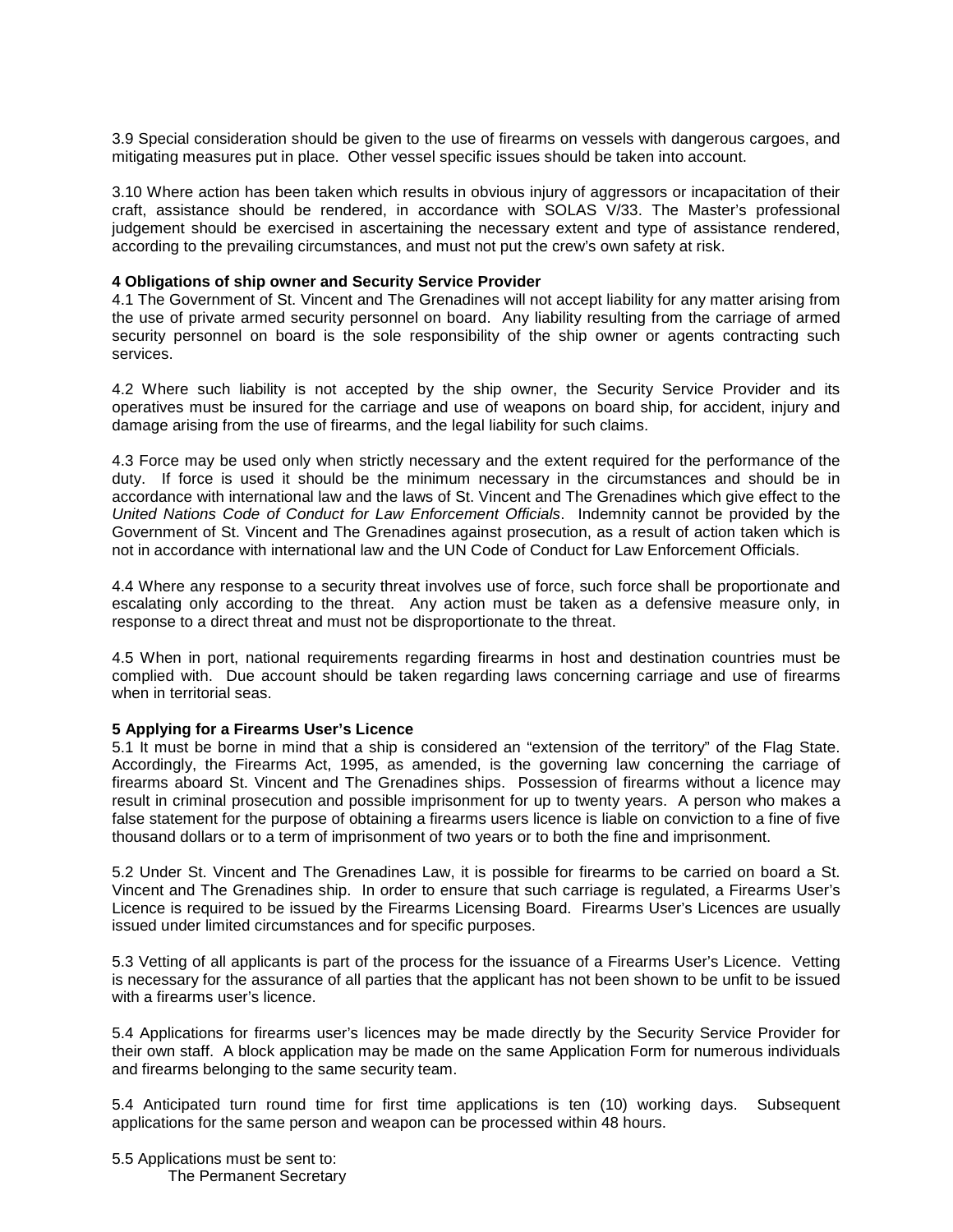Ministry of National Security 4 th Floor, Government Administrative Centre Bay Street Kingstown St. Vincent and The Grenadines. Tel: +1 784 457-1426 Fax: +1 784 457-2152 Email: nationalsecurity.svg@gmail.com

5.6 Applications must be copied to:

Commissioner of Police Royal St. Vincent and The Grenadines Police Force Police Headquarters P.O. Box 835 Bay Street Kingstown St. Vincent and The Grenadines. Tel: +1 784 456-2103 Fax: +1 784 456-2816 Email: svgpolice@gmail.com

5.7 In addition, applications must be copied for information only to:

Security and Technical Division St. Vincent and The Grenadines Maritime Administration 8 avenue de Frontenex CH - 1207 Geneva Phone: (+41) 22 707 63 00 Fax: (+41) 22 707 63 50 E-mail: security@svg-marad.com Emergency: (+41) 79 447 96 76

5.8 It should be noted that where a Firearms User's Licence is issued to a named individual, the right for the named individual to carry that firearm on-board a ship remains with the ship owner and Master.

5.9 For ease of reference, an Application Form for a firearms user's licence is provided at Annex 1. The form is primarily designed for domestic applications and individual attendance for interview is not normally required for applications for protection of a St. Vincent and The Grenadines ship.

5.10 Each application must be accompanied by a Declaration of Agreement, (see Annex 2), with the relevant fields appropriately completed.

#### **6 Naval Escort and vessel protection detachments for ships carrying Food Aid to Somalia**

6.1 St. Vincent and The Grenadines has made a permanent declaration permitting "Vessel Protection Detachments" (VPD) from European Naval Force (EU NAVOR) to embark on merchant ships flying its Flag which are carrying food aid to Somalia under the auspices of the United Nation World Food Program. The escort procedure is outlined at Annex 3. The utilization of these services is encouraged.

#### **7 Reporting to this Administration**

7.1 Ship owners' attention is drawn to this Administration Anti-piracy Circular **N° APIR 001 (Incident Reporting)**. Any incident on board should be reported to this Administration at the earliest opportunity.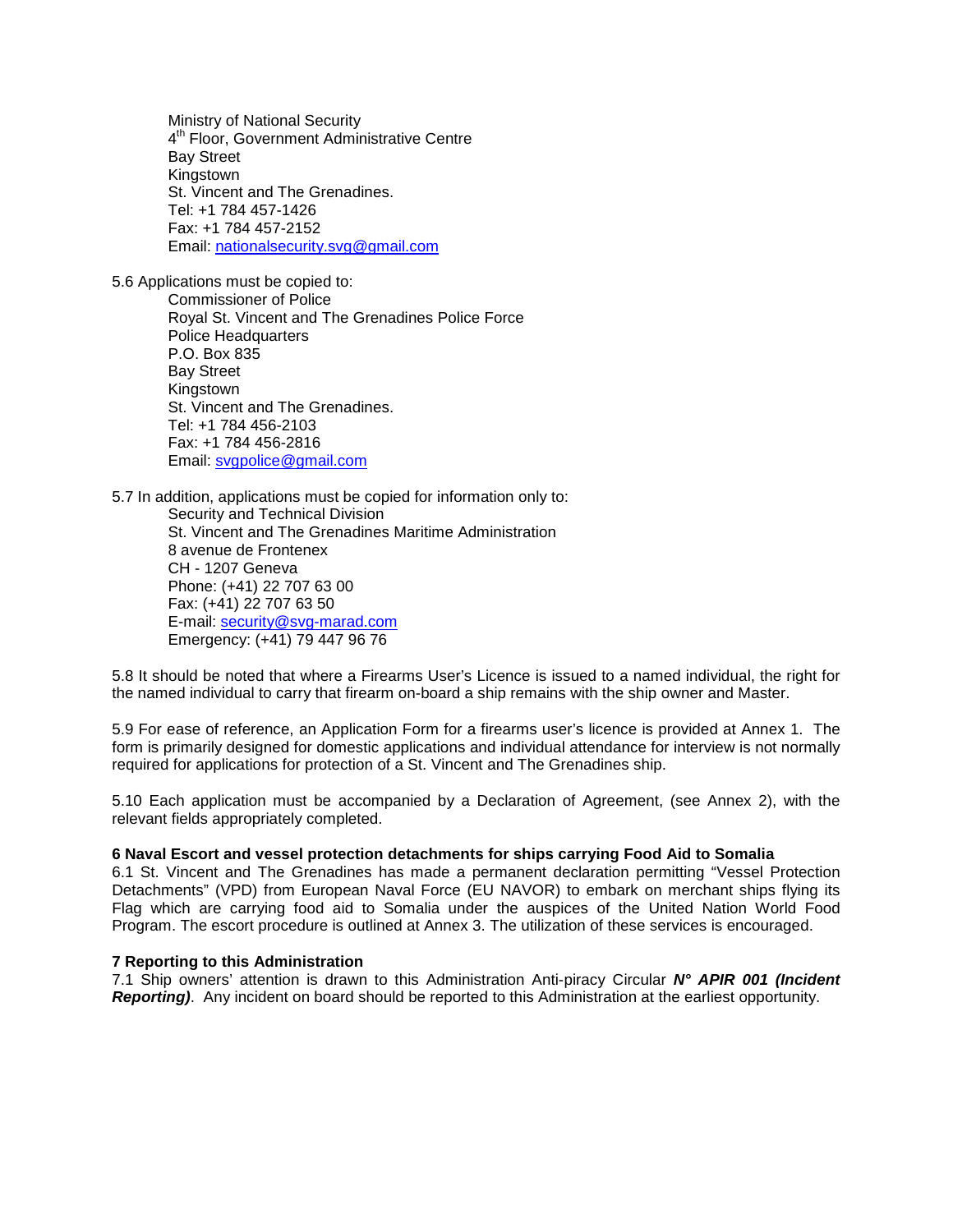**BANKS:** BANK OF AMERICA SWIFT CODE: BOFAUS3M; ABA NO: 066007681

OR:

 LLOYDS BANK TSB PLC SWITF CODE: LOYDGB2L; SORT CODE: 309634

**BENEFICIARY:** NATIONAL COMMERCIAL BANK, BOX 880, ST. VINCENT SWIFT CODE: NCBVVC22 ACCOUNTANT GENERAL (20-202-18099)

**ACCOUNT NO:** 300001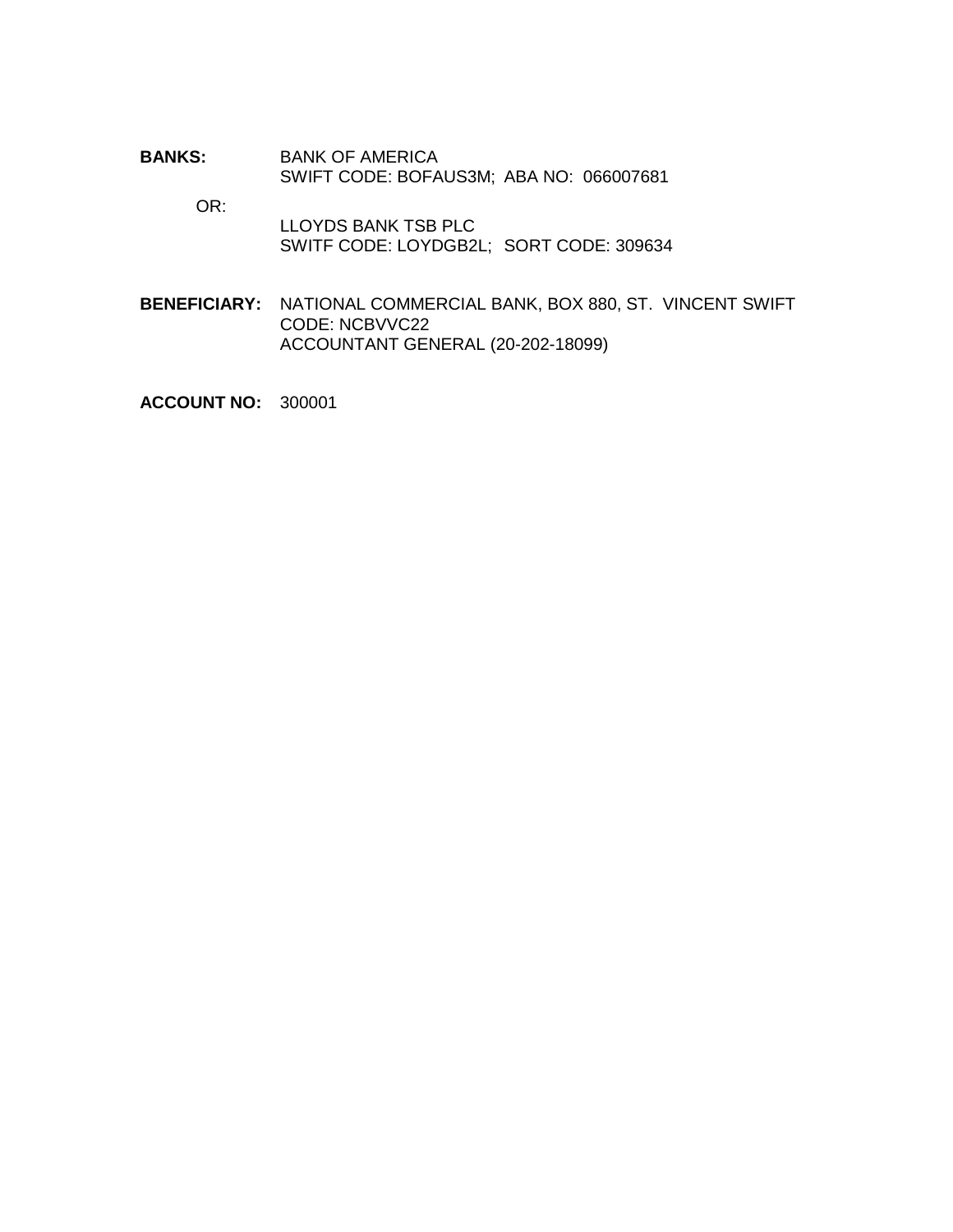**ANNEX 1**



# **SAINT VINCENT AND THE GRENADINES**

 **FIREARMS ACT 1995** 

(SECTION 3)

## **APPLICATION FORM**

**Part 1**

#### $\blacksquare$ **APPLICATION #**

## **To the Firearms Licensing Board**

| <b>I HERE APPLY FOR A -</b><br>$\mathbf{1}$ . |  |                    |                   |                       |                        |  |                   |
|-----------------------------------------------|--|--------------------|-------------------|-----------------------|------------------------|--|-------------------|
| Licence to keep firearms and ammunition.      |  |                    |                   |                       |                        |  |                   |
| Licence to deal in firearms and ammunition.   |  |                    |                   |                       |                        |  |                   |
|                                               |  |                    |                   |                       |                        |  |                   |
|                                               |  |                    |                   |                       |                        |  | PLACE PHOTO ABOVE |
| 2.<br><b>FULL NAME OF APPLICANT</b>           |  |                    |                   |                       |                        |  |                   |
| <b>SURNAME</b>                                |  |                    | <b>FIRST NAME</b> |                       | <b>MIDDLE NAME</b>     |  |                   |
|                                               |  |                    |                   |                       |                        |  |                   |
| $3-$<br>DATE AND PLACE OF BIRTH               |  |                    |                   |                       |                        |  |                   |
| D.O.B (dd/mm/yyyy):                           |  |                    |                   |                       | AGE (at last birthday) |  |                   |
| PLACE OF BIRTH                                |  |                    |                   | <b>NATIONALITY</b>    |                        |  |                   |
| <b>ADDRESS</b><br>4.                          |  |                    |                   |                       |                        |  |                   |
| <b>STREET ADDRESS</b>                         |  |                    |                   |                       | APARTMENT/ BUILDING    |  |                   |
| P.O. BOX                                      |  | <b>CITY</b>        |                   | STATE/PROVINCE/REGION |                        |  |                   |
| <b>ZIP</b>                                    |  |                    |                   |                       | <b>COUNTRY</b>         |  |                   |
| <b>CELL/MOBILE NUMBER</b>                     |  | <b>HOME NUMBER</b> |                   |                       | <b>WORK NUMBER</b>     |  | <b>FAX NUMBER</b> |
|                                               |  |                    |                   |                       |                        |  |                   |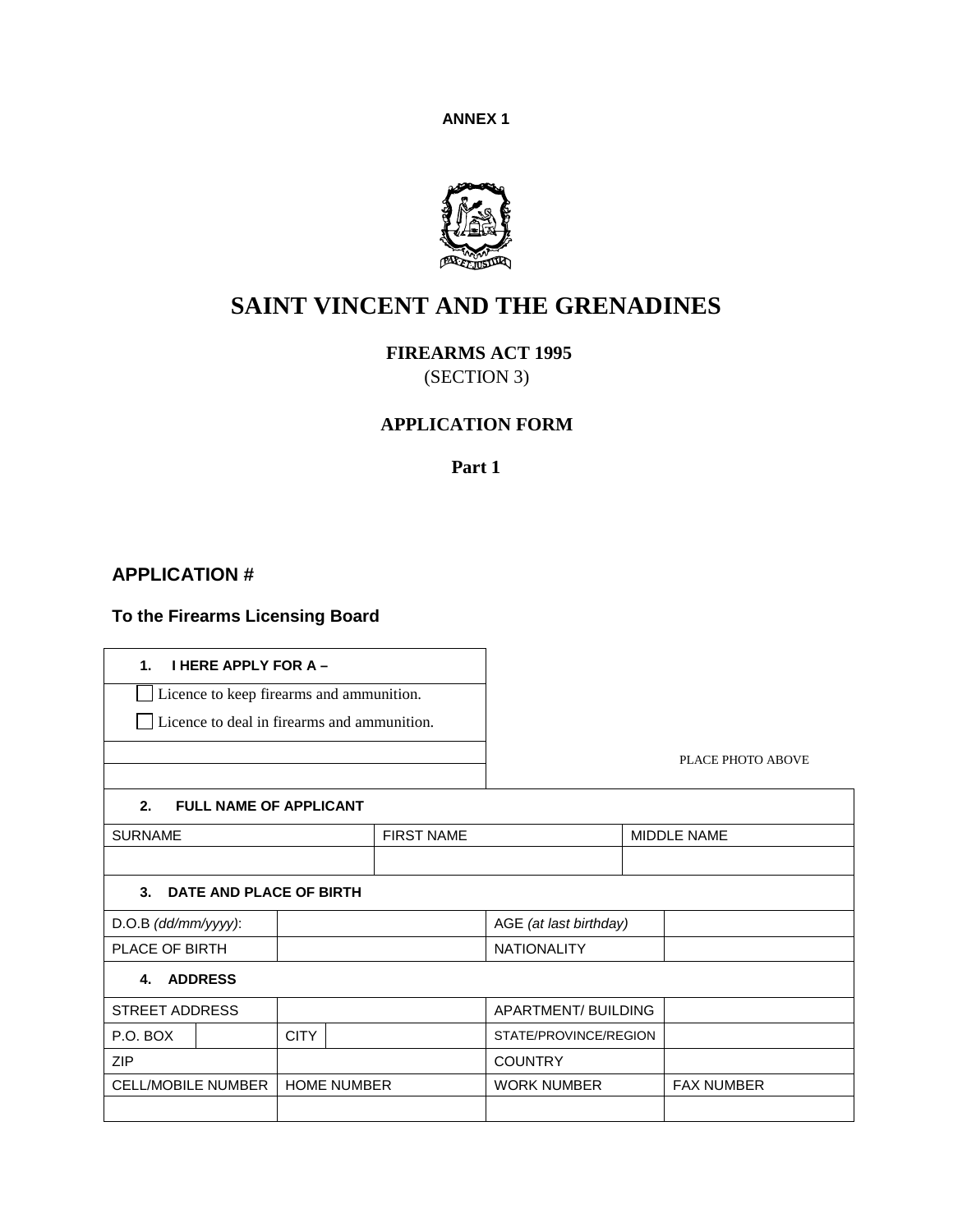| 5.<br><b>OCCUPATION</b>                                                |                               |                             |                    |                       |                         |            |                |                   |
|------------------------------------------------------------------------|-------------------------------|-----------------------------|--------------------|-----------------------|-------------------------|------------|----------------|-------------------|
| <b>CURRENT EMPLOYER</b>                                                |                               |                             |                    | <b>POSITION</b>       |                         |            |                |                   |
| <b>STREET ADDRESS</b>                                                  |                               |                             | APARTMENT/BUILDING |                       |                         |            |                |                   |
| P.O. BOX                                                               | <b>CITY</b>                   |                             |                    | STATE/PROVINCE/REGION |                         |            |                |                   |
| ZIP                                                                    |                               |                             |                    | <b>COUNTRY</b>        |                         |            |                |                   |
| <b>CELL/MOBILE NUMBER</b>                                              |                               | OFFICE NUMBER(S)            |                    |                       |                         |            |                | <b>FAX NUMBER</b> |
|                                                                        |                               |                             |                    |                       |                         |            |                |                   |
|                                                                        |                               |                             |                    |                       |                         |            |                |                   |
| <b>PREVIOUS EMPLOYER</b>                                               |                               |                             |                    |                       | <b>POSITION</b>         |            |                |                   |
| <b>STREET ADDRESS</b>                                                  |                               |                             |                    | APARTMENT/BUILDING    |                         |            |                |                   |
| P.O. BOX                                                               | <b>CITY</b>                   |                             |                    |                       | STATE/PROVINCE/REGION   |            |                |                   |
| <b>ZIP</b>                                                             |                               |                             |                    | <b>COUNTRY</b>        |                         |            |                |                   |
| <b>CELL/MOBILE NUMBER</b>                                              |                               | OFFICE NUMBER(S)            |                    |                       |                         |            |                | <b>FAX NUMBER</b> |
|                                                                        |                               |                             |                    |                       |                         |            |                |                   |
| TYPE, CALIBRE AND AMOUNT OF FIREARMS AND AMMUNITION REQUIRED<br>6.     |                               |                             |                    |                       |                         |            |                |                   |
| <b>TYPE</b>                                                            |                               | <b>MODEL</b><br><b>MAKE</b> |                    |                       |                         |            |                |                   |
| <b>SERIAL#</b>                                                         | CALIBRE/                      |                             |                    |                       | <b>LENGTH OF BARREL</b> |            |                |                   |
| <b>BORE</b><br>AMOUNT OF FIREARMS                                      |                               |                             |                    |                       |                         |            |                |                   |
| <b>DESCRIPTION</b>                                                     | AMOUNT OF AMMUNITION REQUIRED |                             |                    |                       |                         |            |                |                   |
| <b>WHERE OBTAINED/ PURCHASED</b>                                       |                               |                             |                    |                       |                         |            |                |                   |
| <b>DATE OBTAINED</b>                                                   |                               |                             |                    |                       |                         |            |                |                   |
|                                                                        |                               |                             |                    |                       |                         |            |                |                   |
| 7. REASONS FOR WISHING TO ACQUIRE AND KEEP THE FIREARMS AND AMMUNITION |                               |                             |                    |                       |                         |            |                |                   |
|                                                                        |                               |                             |                    |                       |                         |            |                |                   |
| OTHER PARTICULARS OF APPLICATION<br>8.                                 |                               |                             |                    |                       |                         |            |                |                   |
| PASSPORT#                                                              |                               |                             | IDENTIFICATION#    | DRIVER'S LICENCE #    |                         |            |                |                   |
|                                                                        |                               |                             |                    |                       |                         |            |                |                   |
| HAVE YOU EVER APPLIED FOR A FIREARM LICENCE BEFORE?                    |                               |                             |                    |                       | YES                     |            | N <sub>O</sub> |                   |
| IF YES, WHEN                                                           |                               |                             |                    |                       |                         |            |                |                   |
| ARE YOU THE HOLDER OF A FIREARM LICENCE?                               |                               |                             |                    |                       | <b>YES</b>              |            | N <sub>O</sub> |                   |
| IF YES, GIVE DETAILS OF SAME                                           |                               |                             |                    |                       |                         |            |                |                   |
| GIVE THE FOLLOWING INFORMATION OF TWO PERSONS NOT LIVING WITH YOU:     |                               |                             |                    |                       |                         |            |                |                   |
| <b>NAME</b>                                                            |                               | <b>ADDRESS</b>              |                    |                       | PHONE #                 |            |                |                   |
|                                                                        |                               |                             |                    |                       |                         |            |                |                   |
| HAVE YOU BEEN TO COURT FOR ANY CRIMINAL OFFENCE?                       |                               |                             |                    |                       |                         | <b>YES</b> |                | N <sub>O</sub>    |
| IF YES, GIVE DETAILS OF SAME                                           |                               |                             |                    |                       |                         |            |                |                   |

 $\overline{\phantom{a}}$  ,  $\overline{\phantom{a}}$  ,  $\overline{\phantom{a}}$  ,  $\overline{\phantom{a}}$  ,  $\overline{\phantom{a}}$  ,  $\overline{\phantom{a}}$  ,  $\overline{\phantom{a}}$  ,  $\overline{\phantom{a}}$  ,  $\overline{\phantom{a}}$  ,  $\overline{\phantom{a}}$  ,  $\overline{\phantom{a}}$  ,  $\overline{\phantom{a}}$  ,  $\overline{\phantom{a}}$  ,  $\overline{\phantom{a}}$  ,  $\overline{\phantom{a}}$  ,  $\overline{\phantom{a}}$ Signature of Applicant **Date**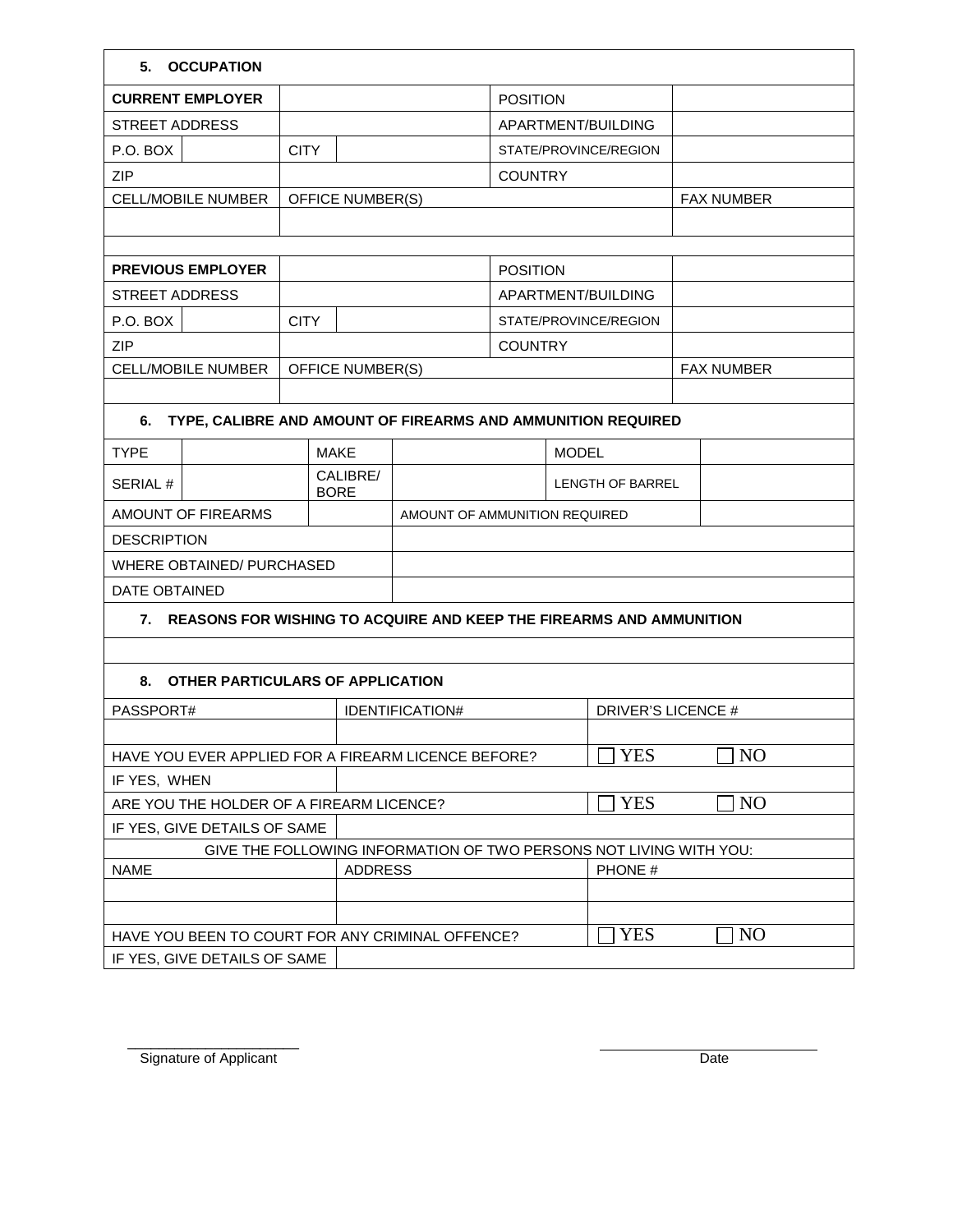## **Instructions for Completion of Application for Firearms User's Licence**

### **General Instructions**

- 1. Applicant must be twenty one (21) years or older.
- 2. Application forms must be completed in detail and signed.
- 3. Applicants must present the completed forms to Firearms Licensing Office, along with two (2) colour passport size photographs, bill of sale for the firearm and gun safe, driver's licence and identifying documents.
- 4. The information on the application form will be verified with the document produced.
- 5. Non-Vincentian applicants in addition to the above procedures, are required to produce a copy of their driver's licence and the first four (4) pages of their passport.
- 6. In the case where proof of firearm purchase cannot be obtained, a letter must be written stating where the firearm was purchased and how long the firearm was in your possession.
- 7. Payment must be made on receipt of invoice.

## **Applications must be sent to**:

The Permanent Secretary Ministry of National Security 4th Floor, Government Administrative Centre Bay Street Kingstown St. Vincent and The Grenadines. Tel: +1 784 457-1426 Fax: +1 784 457-2152 Email: nationalsecurity.svg@gmail.com

## **Applications must be copied to**:

Commissioner of Police Royal St. Vincent and The Grenadines Police Force Police Headquarters P.O. Box 835 Bay Street Kingstown St. Vincent and The Grenadines. Tel: +1 784 456-2103 Fax: +1 784 456-2816 Email: svgpolice@gmail.com

Security and Technical Division St. Vincent and The Grenadines Maritime Administration 8 avenue de Frontenex CH - 1207 Geneva Phone: (+41) 22 707 63 00 Fax: (+41) 22 707 63 50 E-mail: security@svg-marad.com Emergency: (+41) 79 447 96 76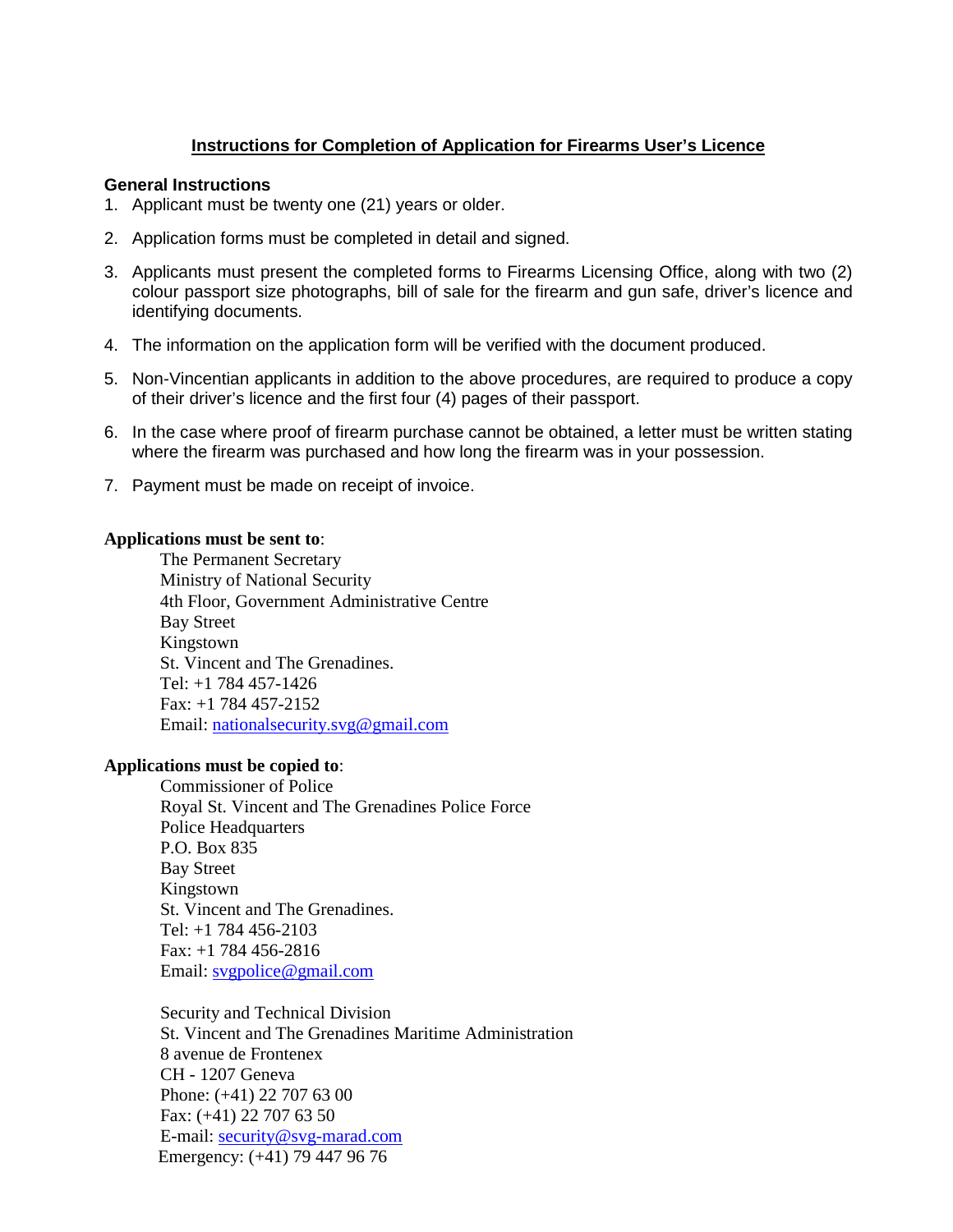### **ANNEX 2**



ST. VINCENT AND THE GRENADINES

MARITIME ADMINISTRATION

## **DECLARATION OF AGREEMENT BETWEEN SHIPOWNER/MANAGER AND SECURITY SERVICE PROVIDER**

(To be attached to the Application for Firearms Licence in association with protection of a St. Vincent and The Grenadines ship)

The Security Service Provider named below has signed an Agreement with the Owner or Manager of the following St. Vincent and The Grenadines ship for the purposes of vessel protection as follows:

| <b>Security Service Provider</b><br>making Application for<br><b>Firearms User's Licence:</b> |  |
|-----------------------------------------------------------------------------------------------|--|
| Owner / Manager with<br>whom the Agreement<br>is made:                                        |  |
| Name of ship:                                                                                 |  |
| IMO Number:                                                                                   |  |
| Official N°:                                                                                  |  |
| Details of voyage,<br>including dates:                                                        |  |

| Signed            |  |
|-------------------|--|
| <b>Print Name</b> |  |
| Position:         |  |
| Date:             |  |